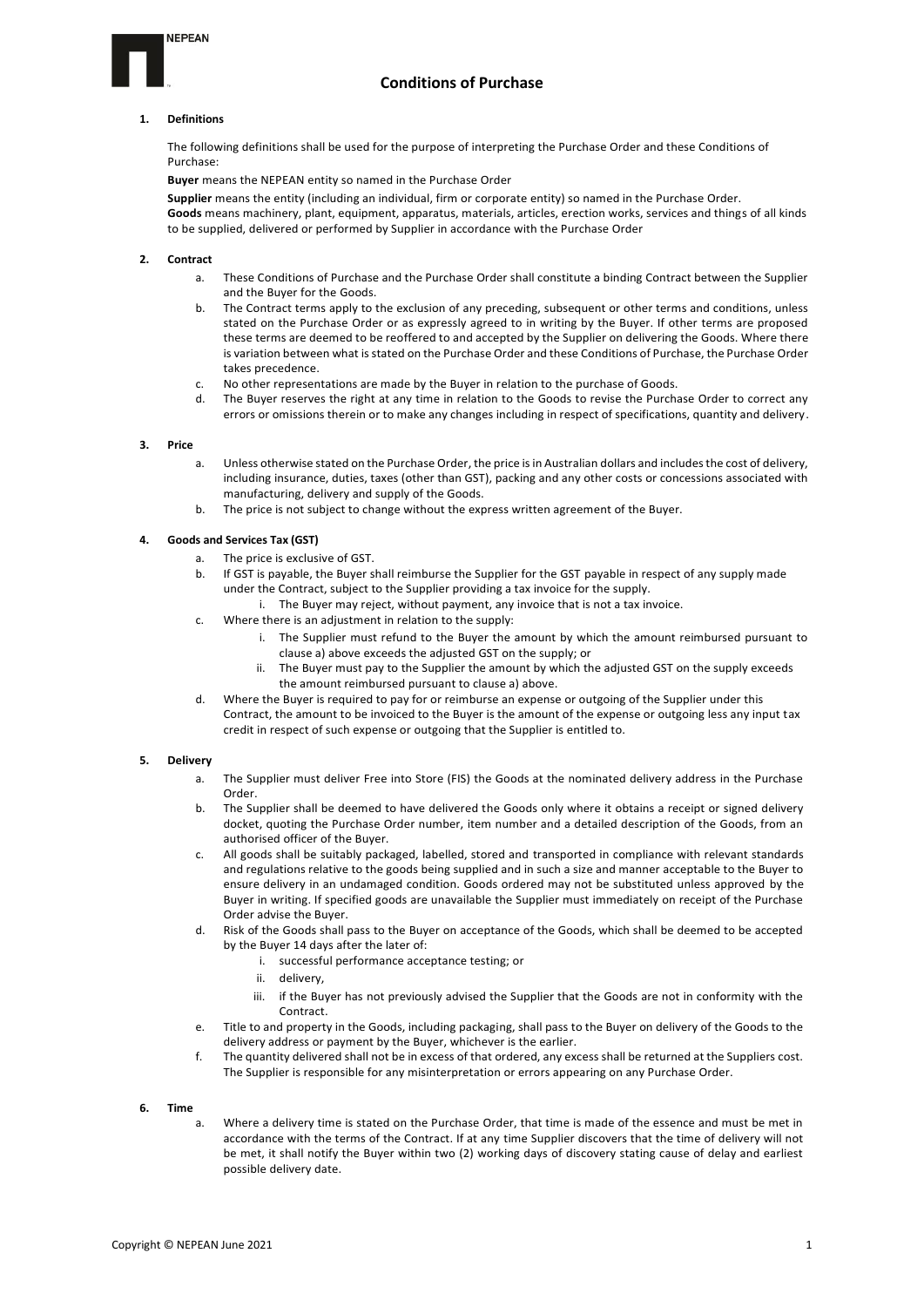### **NEPEAN**



- If the Goods are not supplied by the time stipulated in the Purchase Order the Buyer may, without prejudice to any other rights and remedies, rescind the Contract, unless the delay is caused by factors outside the reasonable control of the Supplier, as determined by the Buyer.
- c. Each Invoice must include the Purchase Order number and be supported by evidence of the amount due to the Supplier and such other information as the Buyer shall reasonably require.

## **7. Payment**

- a. Invoices for Goods delivered are to accompany each delivery or be received by the Buyer within 5 days of that goods delivery.
- b. The Invoice shall be for the price, value of the work performed and materials supplied under the Contract as stipulated in the Purchase Order.
- c. Each Invoice must include the Purchase Order number and be supported by evidence of the amount due to the Supplier and such other information as the Buyer shall reasonably require.
- d. Without limiting the Buyers rights under any other provision of the Contract, the Buyer may deduct from or set off against any monies which may be or thereafter become payable by the Buyer to the Supplier, including:
	- i. any debt due from the Supplier to the Buyer; and
	- ii. any claim which the Buyer may have against the Supplier under or by virtue of any provision of the Contract or otherwise at law or in equity.
- e. If the Buyer doesn't dispute the Supplier's invoice, the Buyer shall pay the Supplier within 60 days from the end of month the invoice is received or as otherwise agreed in writing by the Buyer. In the event payment is not made by the payment date the Supplier has no right to suspend or cancel undelivered orders, to charge interest or any surcharge, administration or other fee, or to take proceedings for recovery, without giving the Buyer 21 days written notice.

#### **8. Insurance**

- a. At the Suppliers own cost it must insure the Goods for any loss or damage, until acceptance of the Goods by the Buyer.
- b. The Supplier warrants that it has and will maintain:
	- i. Public and Products Liability insurance policy for at least \$20 million for any one occurrence;
	- ii. Professional Indemnity insurance policy for at least \$10 million for any one occurrence;
	- iii. Workers Compensation insurance or equivalent;
	- iv. Transit insurance to the value of the goods per shipment;
	- v. Such other insurances required by the Buyer to provide the Goods stated on the Purchase Order;
	- vi. The Buyer shall be noted as an interested party on the Supplier's insurance policy; as a minimum, relevant insurances shall be retained for the term of the Contract;
	- vii. Certificates of Currency shall be provided upon request by the Buyer.

#### **9. Indemnity**

- a. The Supplier shall indemnify and keep the Buyer indemnified:
	- i. from and against all actions, claims, loss, damage, expense or liability expense of any kind incurred by the Buyer, or damage of any kind suffered by the Buyer; or
		- ii. personal injury to any person or loss of or damage to any property,
	- iii. arising out of or by reason of anything done or not done by the Supplier in respect of the supply of the Goods.
- b. The Supplier shall indemnify the Buyer in respect of any loss, damage, expense, claim or liability suffered or incurred by the Buyer as a result of a claim by a third party, including any alleged infringement of any intellectual property right in relation to the Goods provided under this Contract.

## **10. Warranty**

- The Supplier warrants the Goods for a minimum of 24 months from date of acceptance by the Buyer and that the Goods:
	- i. meet the description in the Purchase Order and conform to all specifications, drawings and samples provided by the Buyer to the Supplier;
	- ii. are free of any omissions, defects or failures arising from faulty design, materials or workmanship, or any other failures which render them unsuitable for the Buyer's requirements and will operate satisfactorily and reliably under all conditions;
	- iii. are fit for the purpose for which they are intended;
	- iv. are made with new materials and are themselves new, unless otherwise specified on the Contract;
	- v. are of the quality specified or are the best merchantable quality;
	- vi. are free of all charges, duties, liens and encumbrances and the Supplier has title to them
	- vii. do not violate any copyright or patent rights;
	- viii. where a licence is granted by the Supplier, it does not infringe the intellectual property rights of any third party; and
	- ix. compliance with all relevant Acts, Regulations, By-laws, Codes, Standards, statutory requirements, applicable laws, notices, directions and requirements.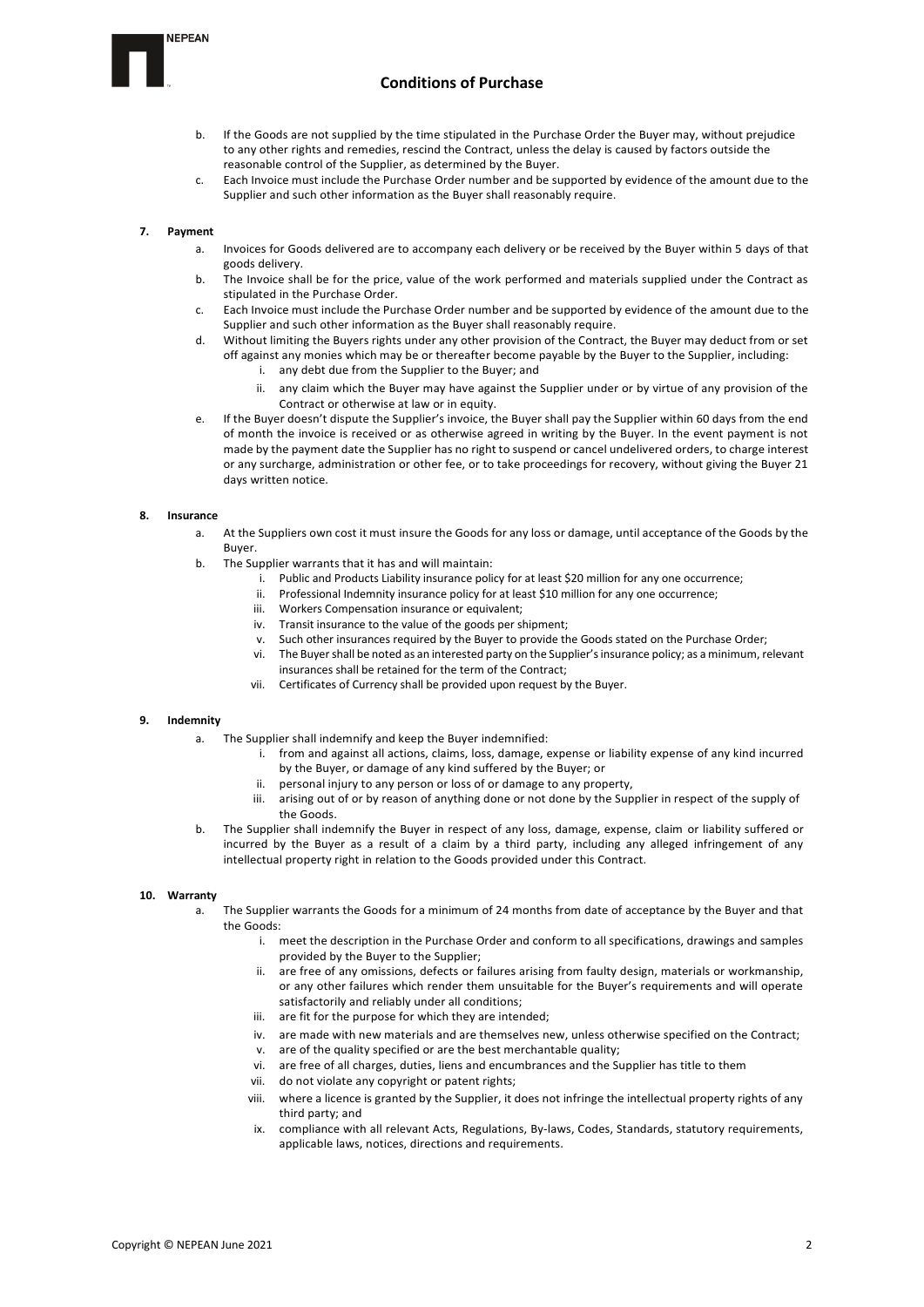# **Conditions of Purchase**

- x. all information contained in catalogues, price lists, photographs, brochures and other illustrations or advertising material and drawings and information otherwise directly or indirectly produced by the Supplier is accurate and correct and is not misleading or deceptive in any way and that the Supplier has the necessary expertise and qualifications to provide that information.
- b. The Supplier extends equivalent warranty and guarantee as is provided to the Buyer, to the customer of the Buyer for the Goods Supplied in the Purchase Order.
- c. Pursuant to clause a) and b) the Supplier shall be liable for any resulting costs and expenses incurred directly or indirectly by the Buyer or the Supplier and must at the request of the Buyer:
	- i. refund the price;
	- ii. repair, modify or replace;
- d. The Buyer may, at its option, arrange the repair, modification, replacement or resupply of the Goods referred to in clause c) by a third party or itself, whereby all resulting costs and expenses shall be borne by the Supplier.
- e. All warranties, conditions, undertakings, covenants and other provisions implied by law relating to the Goods or their supply and delivery form part of the Contract and these Conditions do not exclude, restrict or modify the application to the Contract or any provision of the Competition and Consumer Act 2010 or equivalent legislation.

#### **11. Confidentiality**

- a. The Supplier shall keep confidential the terms, conditions and all information in relation to the Contract and shall only disclose them as required by law or to those employees, servants or agents as necessary to enable the Supplier to meet the Contract requirements.
- b. All information, including but not limited to specifications, plans, designs, drawings and documentation remains the property of the Buyer.

## **12. Intellectual Property**

- The Supplier hereby grants to the Buyer a perpetual non- exclusive, non-transferable, worldwide, royalty-free licence in respect of intellectual property in the Goods to the extent reasonably necessary to use the Goods for their intended purpose and any related purposes.
- b. The title to and intellectual property rights in all material created by the Supplier and brought into existence after the date of acceptance and as a result of this Contract shall vest in the Buyer.

#### **13. Subcontract or Assignment**

- a. The Supplier must not assign, sub-licence, sub-contract or transfer in whole or in part any of its interest or obligations under the Contract without the Buyer's prior written consent, which consent may be granted, withheld or granted subject to conditions in the Buyer's absolute discretion.
- b. Where the Buyer grants consent under clause a), such consent shall not relieve the Supplier from its obligations under the Contract. Further, any sub-contractors or agents are equivalently bound by the conditions of this Contract.

#### **14. Buyers Rights**

- a. The Buyer reserves the right to enter the Suppliers premises and inspect all or any part of the contracted work, including sub- contracted work.
- b. The Buyer reserves the right to suspend the Contract, at no cost or liability to the Buyer, where the reason for doing so is beyond the reasonable control of the Buyer. The Supplier must comply with the notice and recommence supply when notified by the Buyer.

#### **15. Breach and Termination**

- a. In addition to any other rights, the Buyer may terminate the Contract by written notice to the Supplier, where:
	- i. the Supplier is in breach of a term of the Contract and fails to remedy the breach within 14 days of receipt of a written notice from the Buyer specifying the breach and its rectification;
	- ii. the Buyer is of the reasonable opinion that the Supplier is unable or unwilling to comply with its obligations under the Contract with due diligence or in a competent manner; or
	- iii. if the Supplier becomes bankrupt, insolvent, goes into liquidation or an order is made for the winding up or is in receivership.
- b. Termination of the Contract pursuant to this clause shall be without prejudice to the rights of either party.
- c. The Supplier shall be liable to the Buyer for any loss whether direct, consequential, economic or otherwise suffered by the Buyer and arising out of or in connection with such termination or prior breach.
- d. The Buyer shall not be liable to the Supplier for any loss (including loss of profit, loss of opportunity), whether direct, indirect, consequential, and economic or otherwise, suffered by the Supplier and arising out of or in connection with termination of the Contract pursuant to this clause.
- e. If the Supplier breaches a term of the Contract, the Buyer shall not be bound to perform its obligations under the Contract until the breach is remedied by the Supplier.

#### **16. Dispute Resolution**

Any dispute between the parties arising out of or in any way connected with the Contract, which is not resolved by the parties within 7 days, shall be escalated to the parties senior executive for resolution within 14 days after issue of a written notice of the dispute by either party on the other party. Should resolution not be achieved, it shall be referred for mediation to the Institute of Arbitrators and Mediators within 30 days after service of the written notice of the dispute.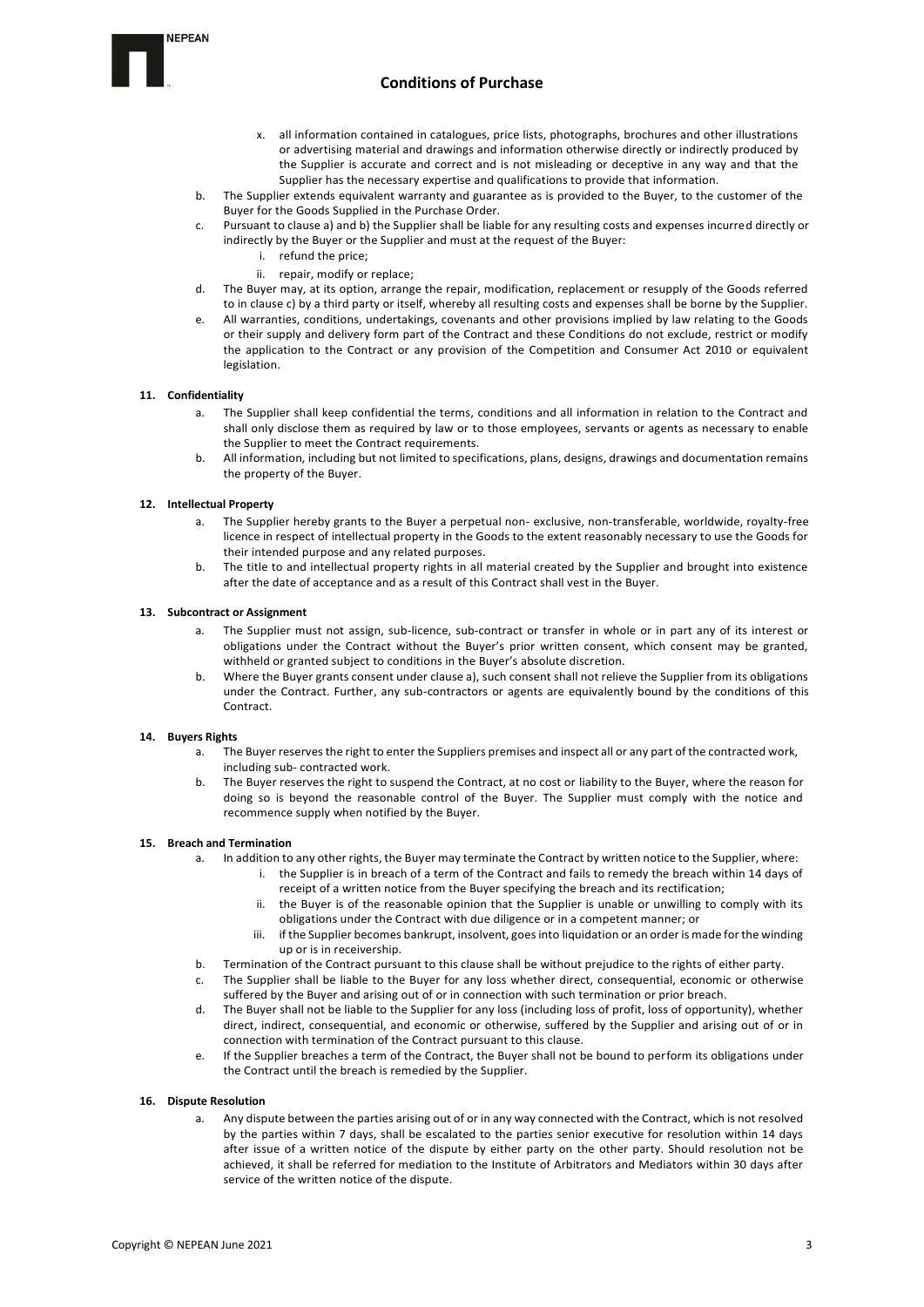# **NFPFAN**



b. Nothing in this clause shall prevent either party seeking urgent interlocutory relief.

#### **17. Force Majeure**

a. Neither party shall be liable to the other in performing the obligations in the Contract caused by any occurrence beyond its reasonable control, including fire, national strike, national industrial disturbance, riot, war, act of God, government order or regulation, provided that the affected party gives written notice to the other within 7 days of the date of occurrence.

#### **18.Law**

- a. The Contract shall be governed by the laws of the appropriate State the Commonwealth of Australia in which the Purchase Order is issued and the parties agree to submit to the jurisdiction of the courts of that State.
- b. Where any provision or part of the Contract is unenforceable it shall not affect any other condition under the Contract and shall be read down only to the extent necessary to make the rest of the Contract enforceable.

#### **19.Proportionate Liability**

- a. Each Party agrees that the Proportionate Liability Legislation, to the extent that the same may be lawfully excluded, is excluded from operation with respect to any Dispute, claim or action brought by one Party against the other Party arising out of or in connection with:
	- i. this Contract; and
	- ii. any of the Supplier's Subcontractors or the Subcontractors' Personnel.
- b. for the purposes of this clause *Proportionate Liability Legislation means:*
	- i. if the Governing Law is the Law of Western Australia, then Part 1F of the Civil Liability Act 2002 (WA);
	- ii. if the Governing Law is the Law of New South Wales, then Part 4 of the Civil Liability Act 2002 (NSW);
	- iii. if the Governing Law is the Law of Queensland, then Chapter 2, Part 2 of the Civil Liability Act 2003 (Qld);
	- iv. if the Governing Law is the Law of Tasmania, then Part 9A of the Civil Liability Act2002 (Tas);
	- v. if the Governing Law is the Law of the Northern Territory, then the Proportionate Liability Act 2005 (NT);
	- vi. if the Governing Law is the Law of Victoria, then Part IVAA of the Wrongs Act 1958 (Vic); or
	- vii. if the Governing Law is the Law of South Australia, then Part 3 of the Law Reform (Contributory Negligence and Apportionment of Liability) Act 2001 (SA).

#### **20.Waiver**

- a. A waiver of a breach of a term of this Contract shall not be taken to be a waiver in respect of any other breach. The failure of either party to enforce a term of this Contract will not be interpreted as a waiver of that term.
- b. If any of these terms are or later become void, illegal or unenforceable, the void, illegal or unenforceable part of those terms are taken to be severed from these terms, but all other terms remain in place.

#### **21.Safety**

- a. The Supplier is to provide the Buyer and its customers with all relevant documents required under all health and safety and environmental laws and standards.
- b. The supplier is to maintain Material Safety Data Sheets (MSDS) for all goods sold and to make these available to the Buyer on request. MSDS must show: the raw products constituting each product; the health effects of the product and first-aid instructions; precautions for use; safe handling and storage information; and are to be non-technical, in clear English with reference to Australian conditions, legislative requirements and protective equipment.
- c. If the supplier has goods that contain asbestos or asbestos related materials, hazardous or carcinogenic substances, then the supplier must give written notice to the Company forthwith following receipt of the order and the supplier must affix to the goods the documents and information referred to above.

#### **22.Modern Slavery Act 2018**

- The supplier will comply, and will ensure that the Suppliers Personnel comply with all applicable Laws, regulations, codes and sanctions, including but not limited to anti-bribery and corruption, foreign corrupt practices, anti-terrorism and anti-slavery laws and specifically the *Criminal Code Act 1995* (Cth) (Australia), the *Bribery Act 2010* (United Kingdom), the *Foreign Corrupt Practices Act 1977* (United States of America), the *Modern Slavery Act 2018* (cth) (Australia) and the *Modern Slavery Act 2015* (United Kingdom).
- b. The Supplier will not encourage in any course of conduct that would cause NEPEAN to be in violation of the Laws of any jurisdiction, including, without limitation, the Laws, regulations, codes and sanctions referred to in this clause. The Supplier shall ensure that is has in place and maintains polices and procedures adequate to prevent bribery and corruption, foreign corrupt practices, terrorism, slavery and human trafficking and to ensure compliance with the applicable Laws, regulations, codes and sanctions referred to in this clause.
- c. The Supplier must (and must continue to) ensure that the Supplier's Personnel shall uphold the highest standards of business ethics and conduct, and undertake not to give or receive any advantage that could be perceived as payment or receipt of a bribe, not to make facilitation payments, not to bribe a foreign public official, and not to engage in any form of modern slavery or human trafficking.
- d. The Supplier acknowledges that NEPEAN has obligations to comply with Modern Slavery laws, and represents and warrants to NEPEAN that, at the date of entering into this Contract, the Supplier:
	- i. has no knowledge of any Modern Slavery offences that have occurred or are currently occurring within its organization or supply chain;